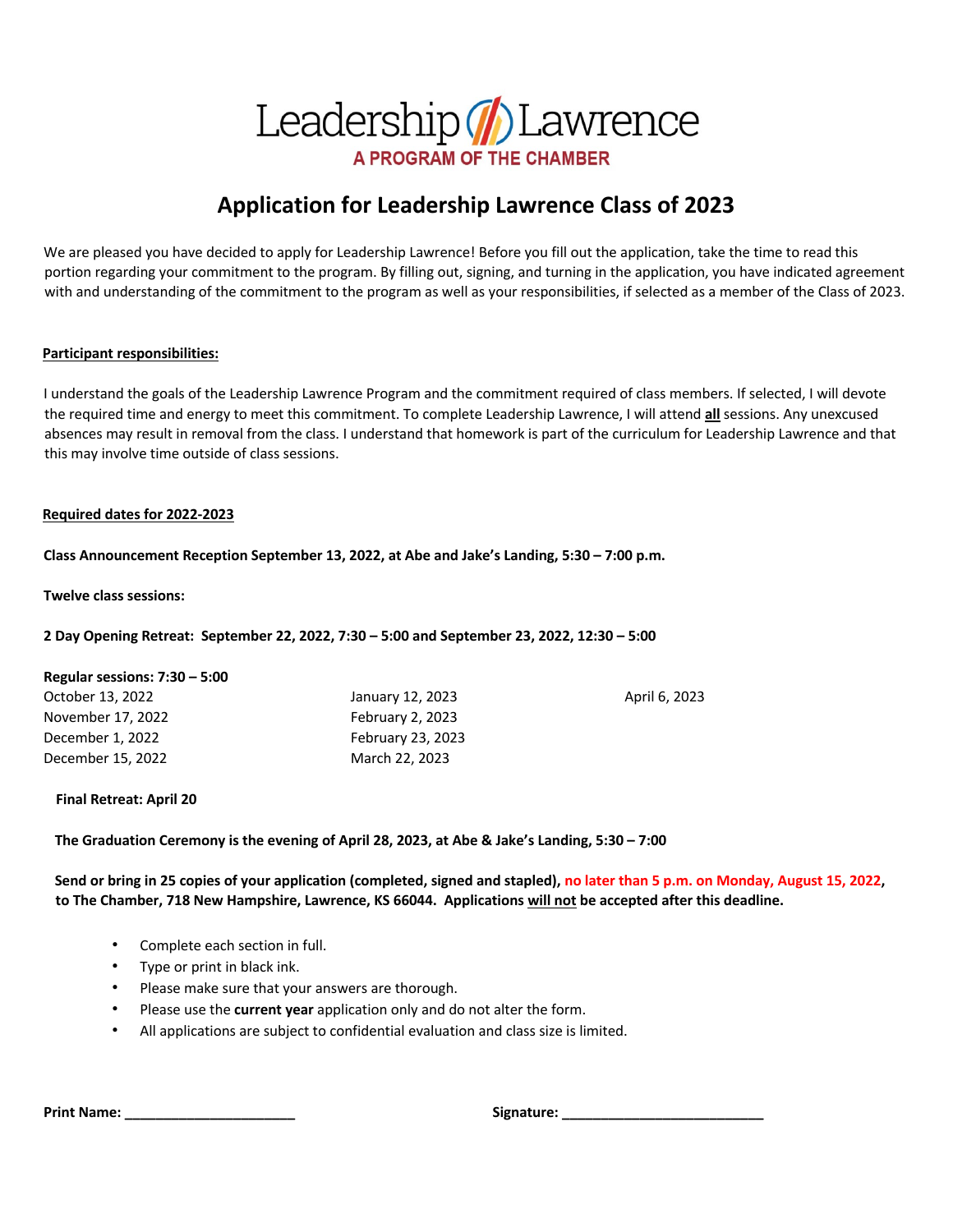| <b>First Name:</b>                              |           | <b>Last Name:</b> |                  |  |
|-------------------------------------------------|-----------|-------------------|------------------|--|
| <b>Preferred Name:</b>                          |           |                   |                  |  |
| <b>Home Address:</b>                            |           |                   |                  |  |
|                                                 |           |                   |                  |  |
| City:                                           | State:    |                   |                  |  |
| <b>Current Employer:</b>                        |           |                   |                  |  |
| <b>Business Address:</b>                        |           |                   |                  |  |
| City:                                           | State:    |                   | <b>ZIP Code:</b> |  |
| Where do you wish to receive<br>correspondence? | Home: $[$ |                   | Work: $\Box$     |  |
| <b>Cell Phone:</b>                              |           | E-mail:           |                  |  |
|                                                 |           |                   |                  |  |

| Have you previously applied for Leadership Lawrence? $\Box$ Yes $\Box$ No If yes, when? |  |  |  |  |
|-----------------------------------------------------------------------------------------|--|--|--|--|
|-----------------------------------------------------------------------------------------|--|--|--|--|

Please list your hobbies/interests: **\_\_\_\_\_\_\_\_\_\_\_\_\_\_\_\_\_\_\_\_\_\_**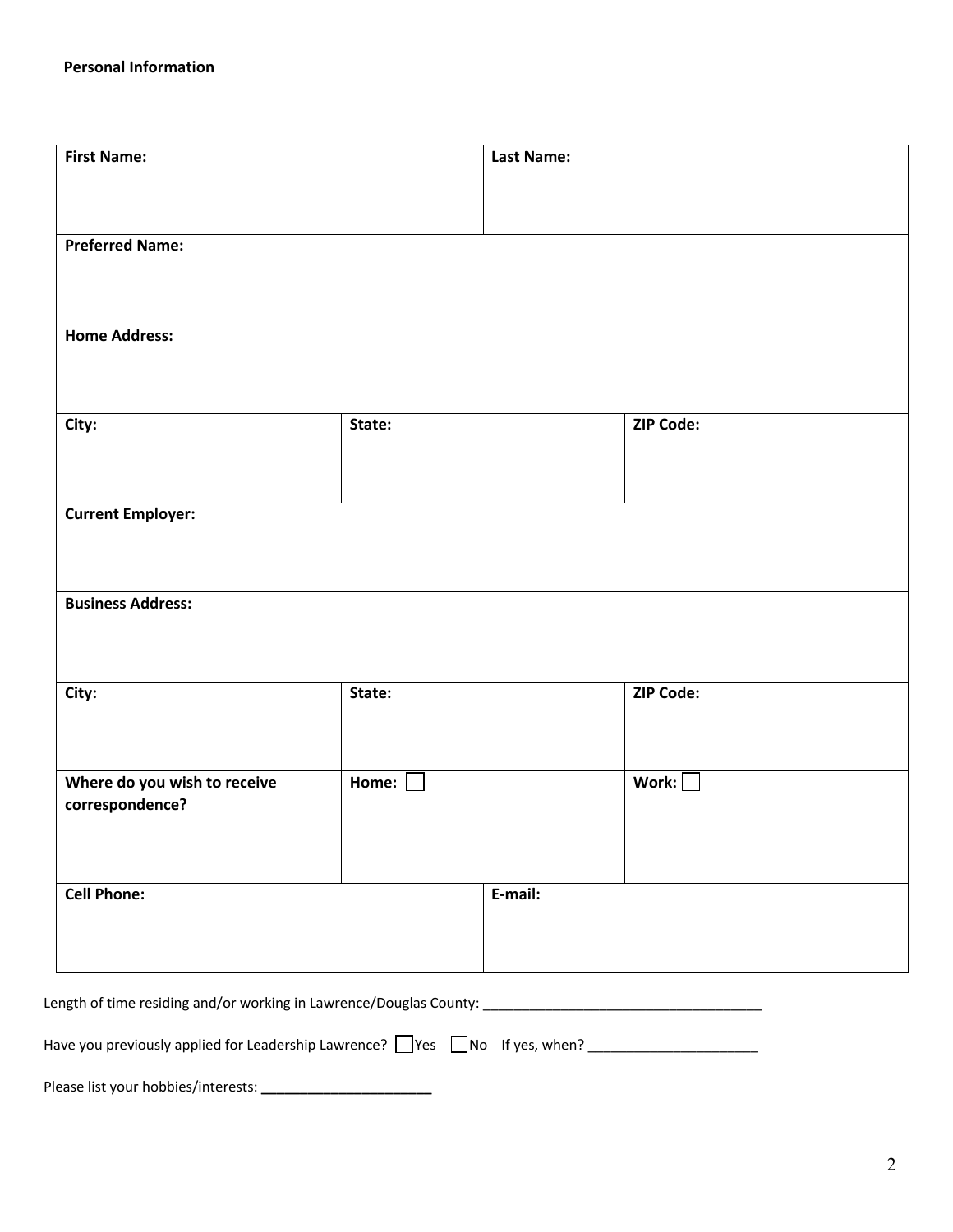## **Education**

*Begin with most recent.*

| School: | City:                  | State: |
|---------|------------------------|--------|
| Degree: | <b>Dates Attended:</b> |        |
| School: | City:                  | State: |
| Degree: | <b>Dates Attended:</b> |        |
| School: | City:                  | State: |
| Degree: | <b>Dates Attended:</b> |        |

## **Employment**

*List your 3 most recent employments in reverse chronological order beginning with current position. Include active military duty.* 

| <b>Employer</b> | Location | <b>Title/Responsibility</b> | From | To |
|-----------------|----------|-----------------------------|------|----|
|                 |          |                             |      |    |
|                 |          |                             |      |    |
|                 |          |                             |      |    |

## **COMMUNITY AND PROFESSIONAL INVOLVEMENT**

List your recent volunteer activities in reverse chronological order beginning with current commitments. Include business, community, civic, religious, government, social, athletic, or other volunteer involvement.

| Organization | <b>Dates of Involvement</b> | <b>Describe Activities</b> |
|--------------|-----------------------------|----------------------------|
|              |                             |                            |
|              |                             |                            |
|              |                             |                            |
|              |                             |                            |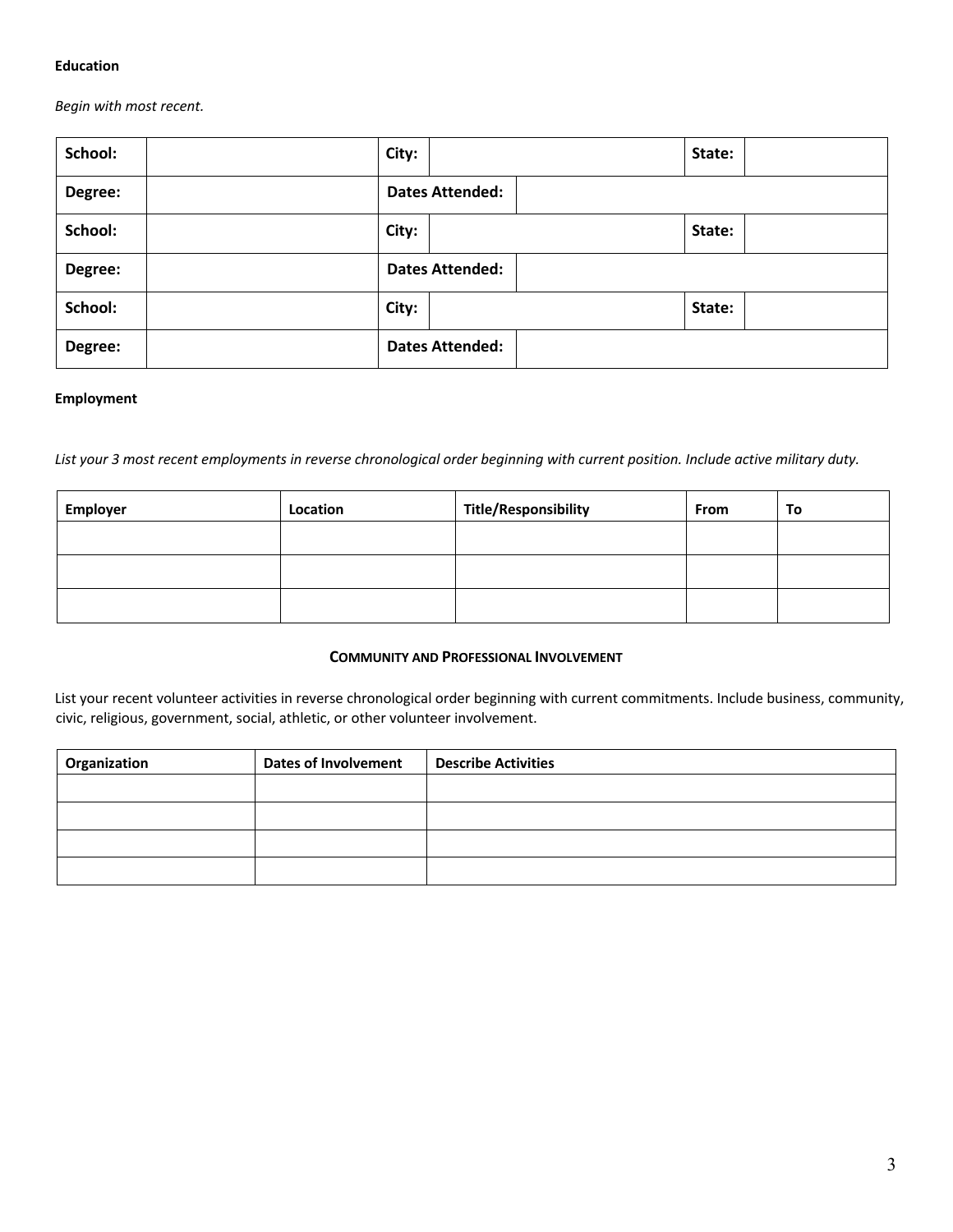Why do you think it is important to be involved in community and/or professional organizations?

What do you believe to be the role and responsibility of a community member?

What is your vision for Lawrence and Douglas County?

What issue in our community do you care enough about to want to make progress? **Why**?

What do you hope to learn from Leadership Lawrence **and** why did you apply?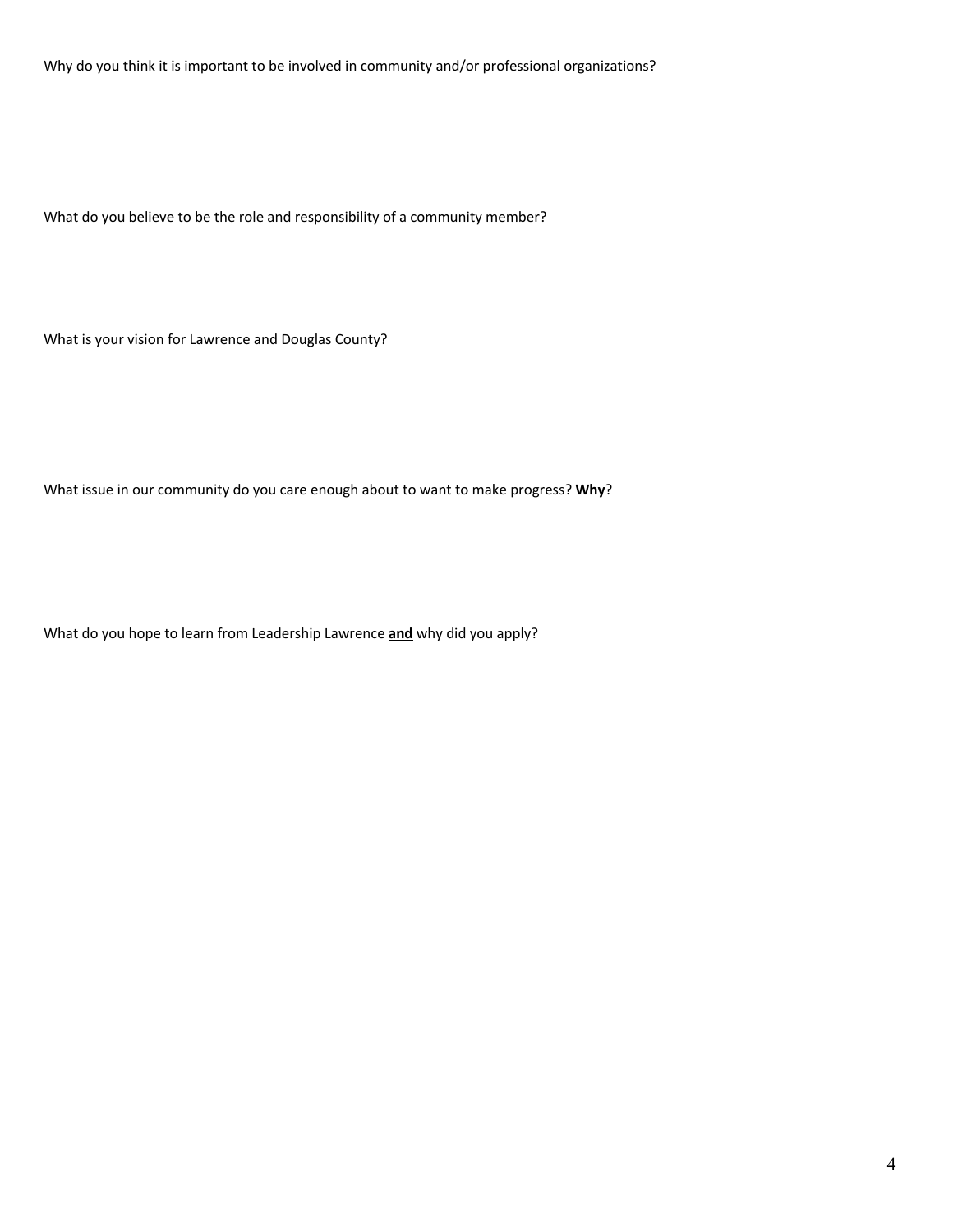## **COMPLETE THE FOLLOWING SENTENCES:**

I am most proud of:

When I am not at work, I enjoy:

My greatest strength is my ability to:

Few people know I can:

Is there anything additional you would like the selection committee to know in considering you for the program?